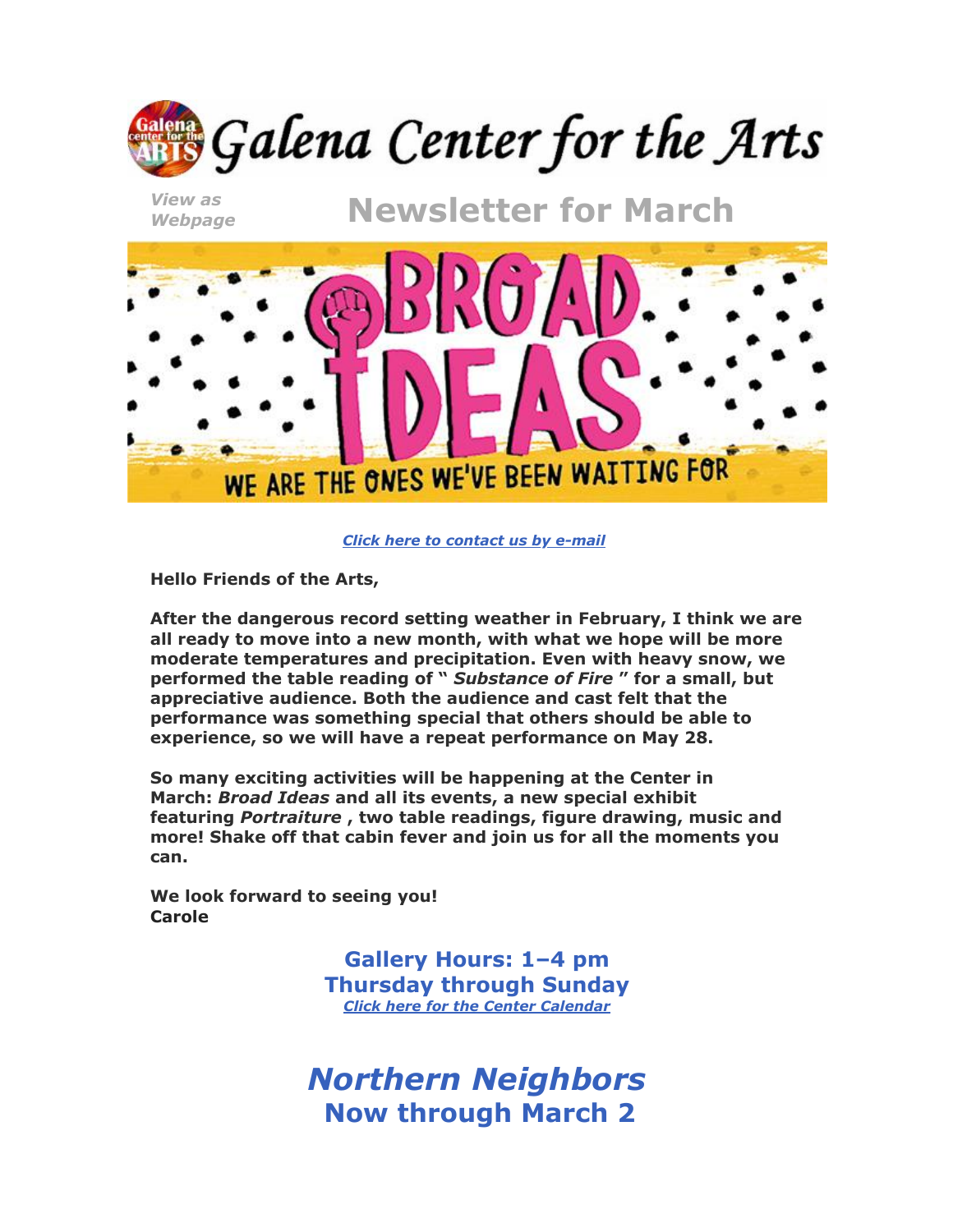**The beauty of the landscape and the clay of the earth have inspired artists for millennia. These six Wisconsin artists are proof of this in their amazing work, depicting creatures, the human figure, the trees and flora, and the utilitarian necessities of pots and bowls. Stop in to see these pieces and consider purchasing one for your home before they head back to the northern lands.** *[More Information](http://www.galenacenterforthearts.org/exhibits/special/2019/northern-neighbors.aspx)*



### *The Art of Portraiture depictions of personalities*

#### **March 8 through May 4 Opening Reception March 8, 5-7 pm**

**Join us to celebrate the faces of our friends, family, and artists as our exhibit will share portraits in paintings, drawings, sculptures, fabric, and photos. We all have stories to tell. What will these faces reveal?** *[More Information](http://www.galenacenterforthearts.org/exhibits/special/2019/the-art-of-portraiture.aspx)*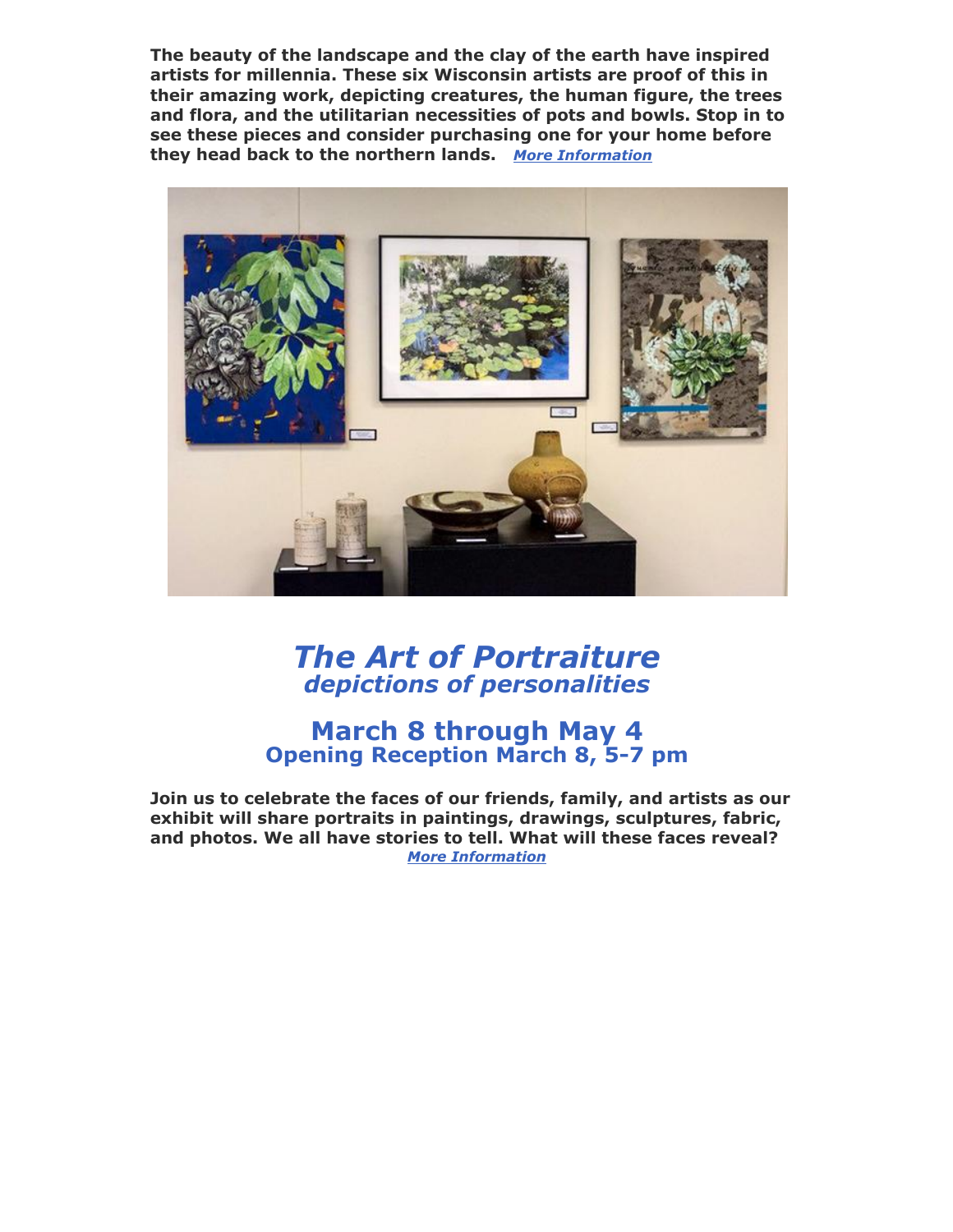

## **Regional Artists Gallery**

**A colorful array of paintings, drawings, sculptures, and pottery to warm up our winter landscape. A new selection of artwork will be debuted on March 8 at the opening reception. Come now, and come back. Art everyday is a good thing!** *[More Information](http://www.galenacenterforthearts.org/exhibits/regional-gallery.aspx)*



**Feature Gallery**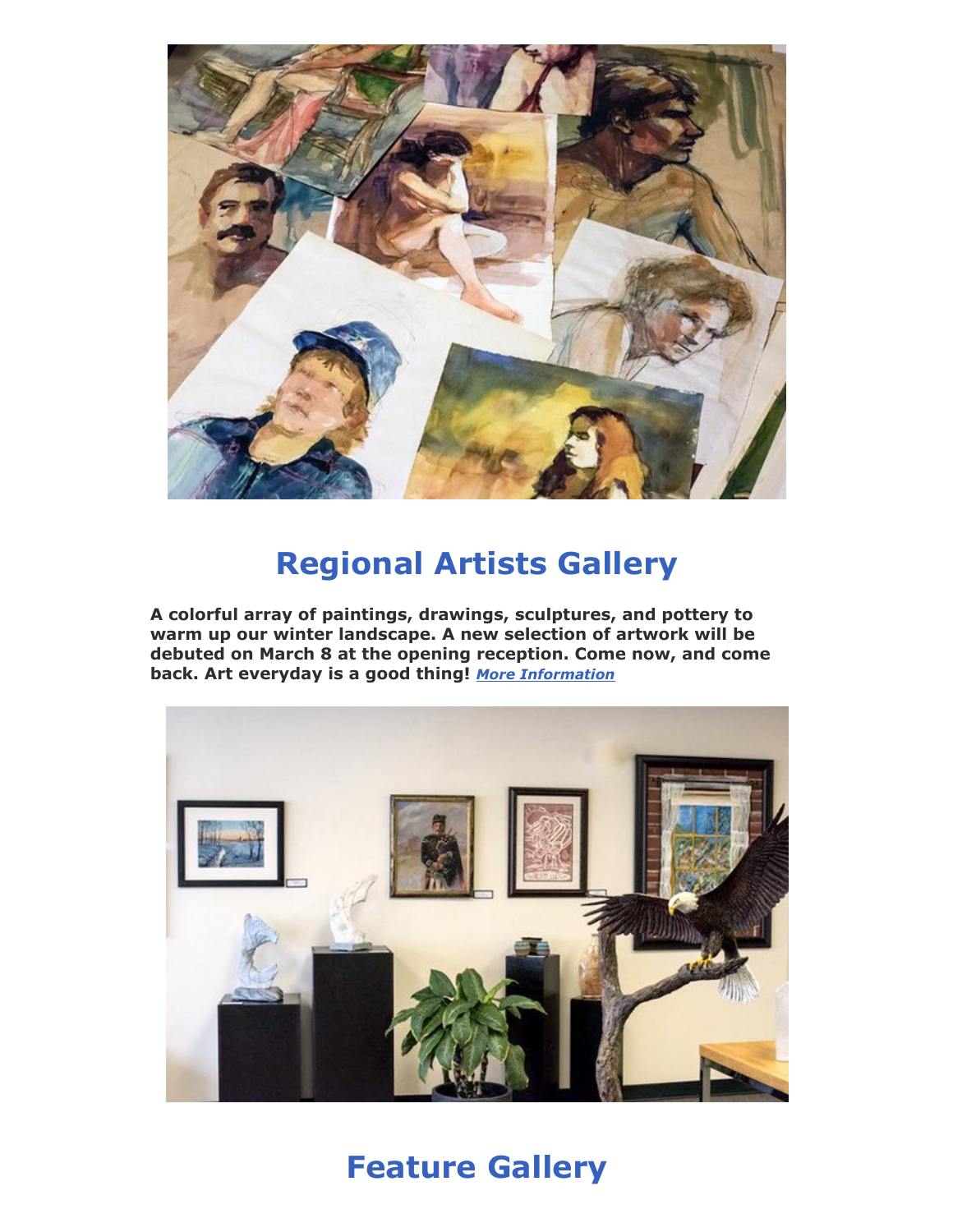**Twelve artists from the National Art Honor Society (NAHS) have contributed to our Feature Gallery. They have chosen the theme of** *Under the Sea* **this year. NAHS is a national organization with over 58,000 outstanding young artists which offers peer recognition, leadership growth opportunities, college and career preparation, and an unmatched sense of camaraderie. The local chapter sponsors are Irene Thraen-Borowski (Graphics teacher at the CTE Academy), Dorothy Ramey (Stockton Art teacher), and Sara Wentz (Scales Mound Art teacher).** *[More Information](http://www.galenacenterforthearts.org/exhibits/feature/2019/under-the-sea.aspx)*

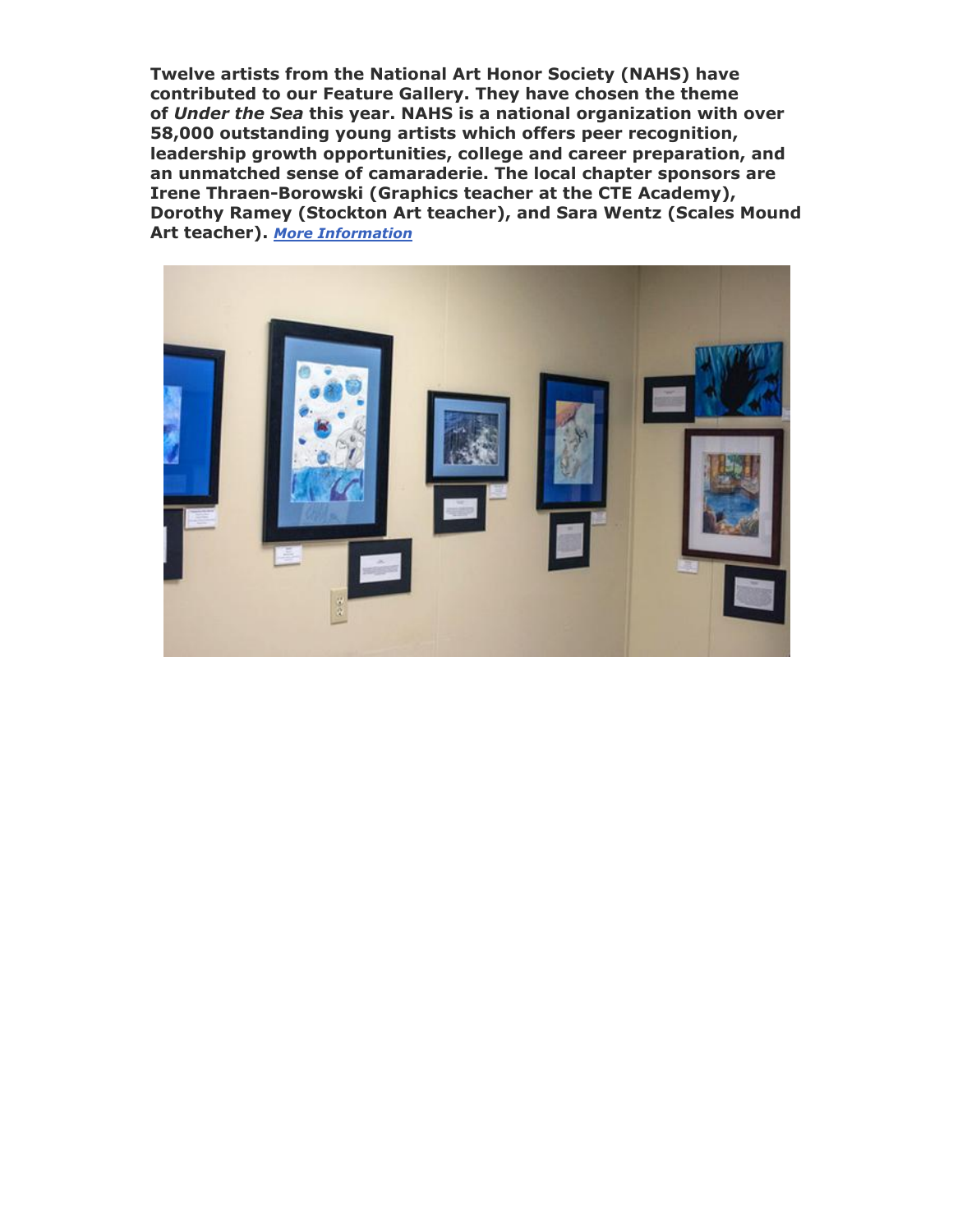IN MEMORY OF ADRIENNE SEAGRAVES 1947 - 2019



...to be an avtist<br>you need to exist in<br>a world of silence...

**We grieve the loss of our friend and artist Adrienne Seagraves. A celebration of her life will be held at the Center on April 6.** *Details will be in the April newsletter.*

*Broad Ideas* **Opening reception, Friday, March 1, 5-7 pm Lower level at the Galena Center for the Arts**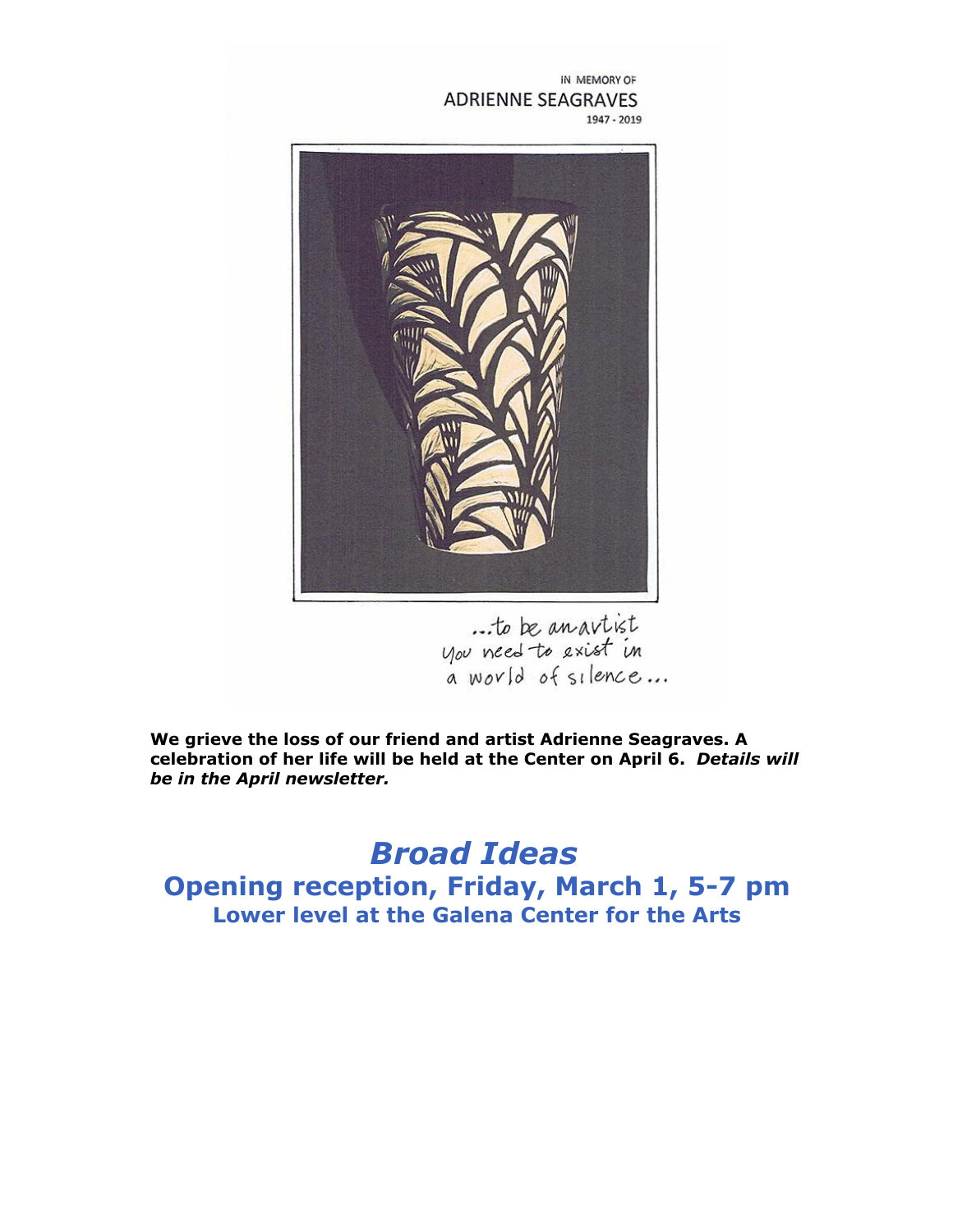![](_page_5_Picture_0.jpeg)

**Don't miss it! Come and enjoy the wide variety of visual representations of experiences, memories, and dreams of over 70 artists who identify as women and those who support them. These participants range in age from 5 to 90. Adding to your pleasure will be live music and light dining fare. As in every event during this monthlong celebration of women and their stories, there will be free childcare. Join us as we begin this monthlong celebration of the women in our lives!**

**For more information, visit** *[BroadIdeas.org](https://www.broadideas.org/)* **.**

## **TABLE READINGS**

![](_page_5_Picture_4.jpeg)

*Silent Sky by Lauren Gunderson*

**March 12, 7 pm**

![](_page_5_Picture_7.jpeg)

*Lion in Winter by James Goldman*

**March 16, 7 pm**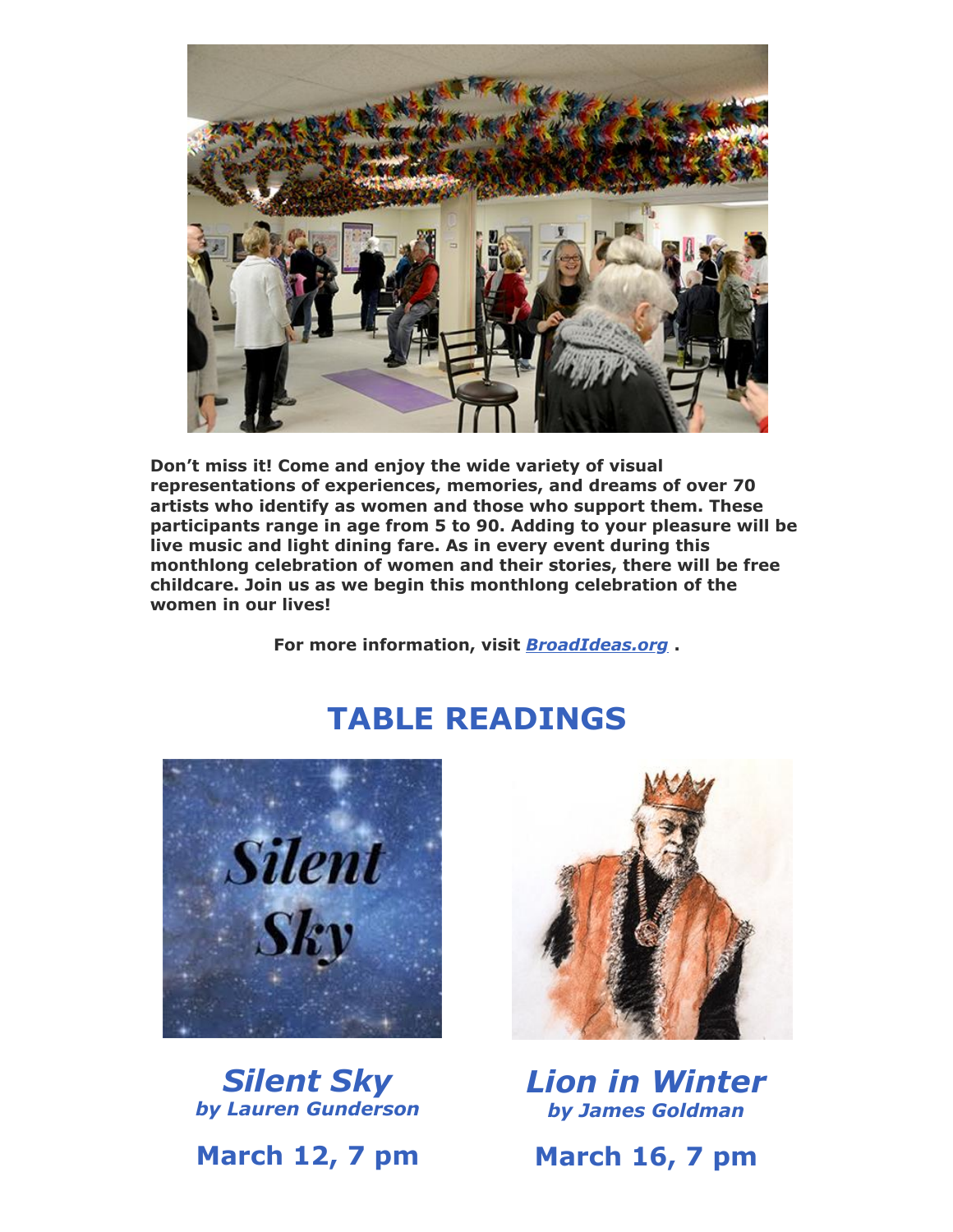#### *Broad Ideas event*

**With warm-hearted wit and infectious joy,** *Silent Sky* **tells the riveting true story of Henrietta Leavitt, a pioneering scientist in an age when women couldn't even vote.**

**Despite not being allowed to touch a telescope, Henrietta and her coworkers at the Harvard Observatory made groundbreaking discoveries about the universe that are still vital today, over a century later.**

**Free childcare available during this event.** *[More Information](http://www.galenacenterforthearts.org/performances/table-reading/2019/silent-sky.aspx)*

#### *Rescheduled date*

**It's 1183 and an aging Henry II of England has assembled his family for the Christmas holidays. Much is at stake. His three sons are all vying to succeed their father to the throne.** 

**Adding to the mix, Henry has brought his estranged wife, Eleanor of Aquitaine, out of exile for the holidays. Henry's mistress, Alais Capet, is a halfsister to the young King Philip of France, who has been invited for the holiday to resolve the issue of Alais's pending arranged marriage to Richard (Henry's oldest son).** *[More Information](http://www.galenacenterforthearts.org/performances/table-reading/2019/the-lion-in-winter.aspx)*

**After each monthly Table Reading, the audience is invited to participate in a talkback about the play and its subject matter.**

![](_page_6_Picture_8.jpeg)

## **SONGWRITERS SHOWCASE**

*An Evening of Women in Song* **March 21, 6-9 pm** *Broad Ideas event*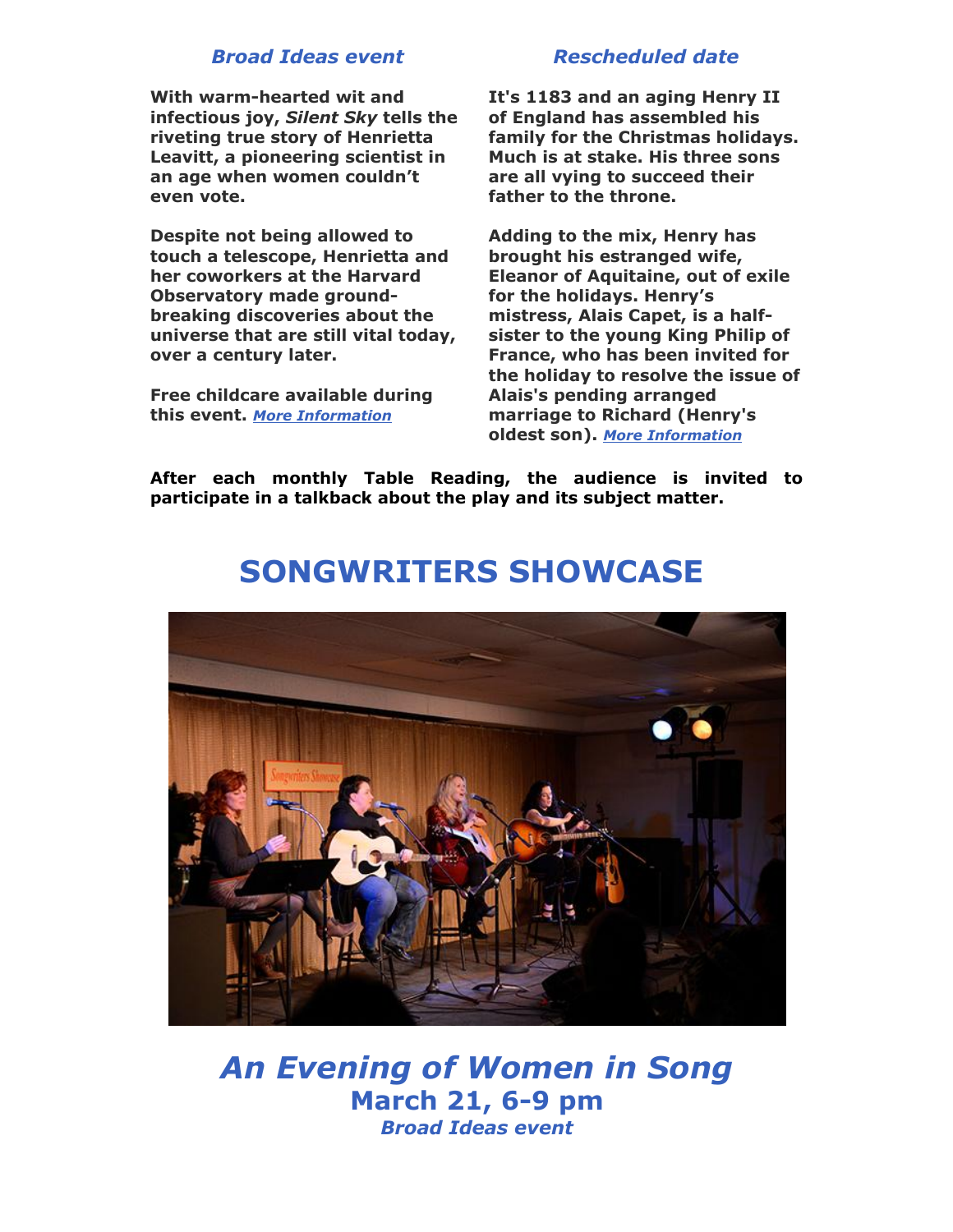**"** *An Evening of Women in Song* **" features regional songwriters, including Maureen Leytem, Maureen Kilgore, Karen Buechele, Melanie Devaney, Gladdy Ressler, Jacquie Miller, Pearl Breitbach, Jody McGill, Colleen Nielsen, Kara Gordon, and Robyn Davis.** 

**It's going to be a music experience like no other...an evening filled with laughter, tears, and music full of heart and soul. Because we have so many wonderful performers, we will begin the music at 6 pm instead of our usual 7. As usual, beverages and snacks will be available. Don't miss it!**

**Free childcare available during this event**. *[More Information](http://www.galenacenterforthearts.org/performances/songwriters-showcase/2019/women-in-song.aspx)*

*Songwriters Showcase is always the third Thursday of the month. No charge for the concert, but donations are happily accepted .*

## *Spoken Word Broad Ideas* **closing show**

#### **Sunday, March 31, 4 pm Lower level at the Galena Center for the Arts**

**Each of us is a collection of stories; happenings that when strung together, carry us from birth to death. Ordinary people rarely get a chance to tell our stories. That opportunity is generally saved for the rich and famous. We choose to empower all women to recognize their strength and talent. Tales of significant lives will be shared through poetry, essay, and storytelling at** *Spoken Word* **, the closing event of the Broad Ideas 2019 Art Show.**

**Be present to honor and celebrate these women who write, talk and dance their way through daily life.** 

> **Free childcare available during this event**. **For more information, visit** *[BroadIdeas.org](https://www.broadideas.org/)* **.**

## **WORKSHOPS**

# **Figure Drawing**

**Thursdays, 1:30-3:30 pm**

*Weekly sessions resume Thursday, March 7*

**If one of your New Year's resolutions is to improve your drawing skills, this is the place for you.**

**Whether you prefer figural work, still life, or landscapes, drawing the human figure will help with prospective,**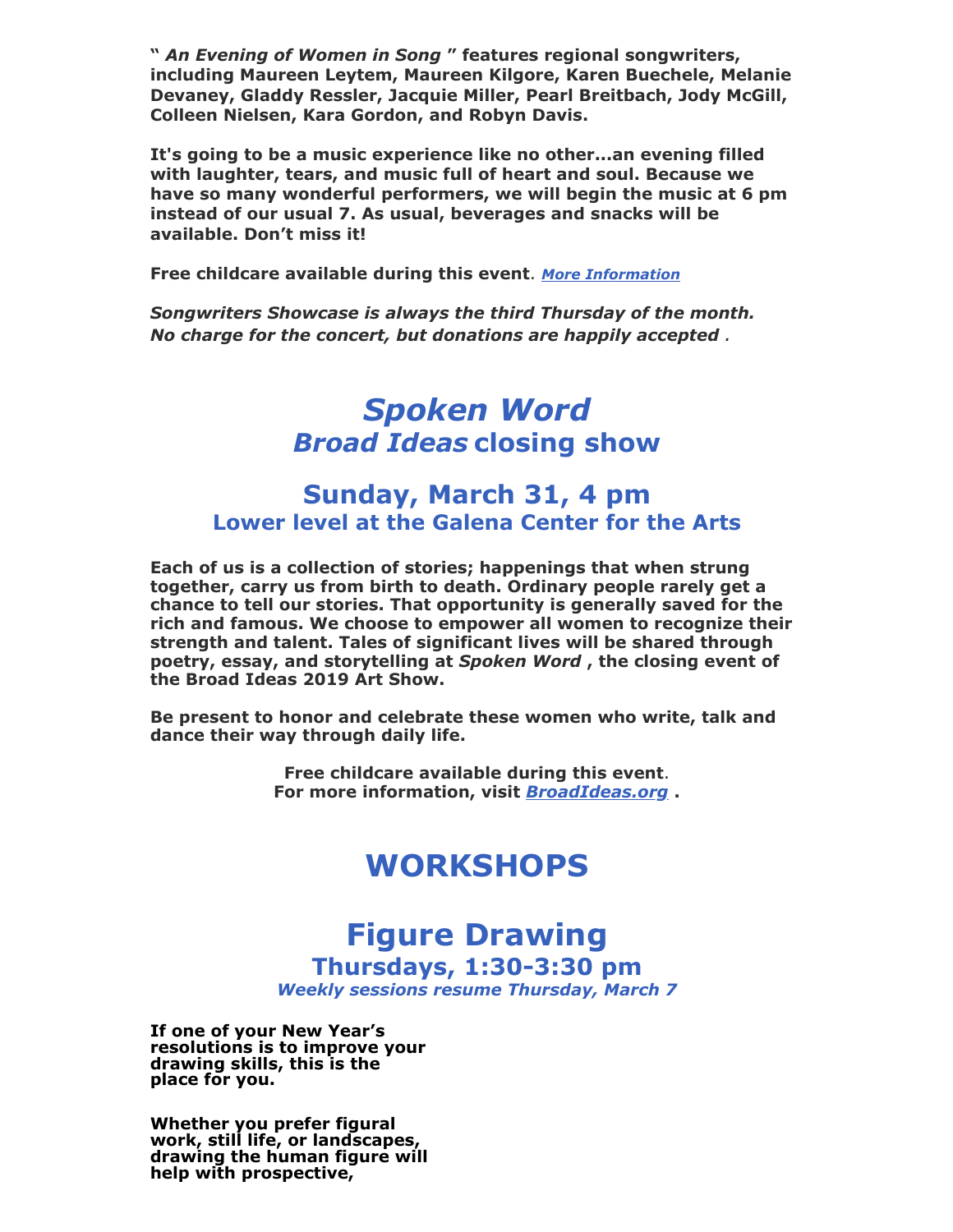**patience, and editing, along with many other attributes.**

**Bring your own drawing or painting materials and we will provide the model in a relaxed friendly atmosphere. Sessions are \$10 each, no need to sign up long term.** *[More Information](http://www.galenacenterforthearts.org/classes/figure-drawing.aspx)*

![](_page_8_Picture_2.jpeg)

**Artwork by Denise Faith**

### **Embroidery Circle Wednesdays, 1-3 pm**

**There's nothing like stitching beautiful flowers during the winter in anticipation of spring, beginning a new embroidery project, or finishing a piece that you started decades ago. No matter what your interest, you're welcome to join the Center's weekly hand embroidery sessions. This group is open to all levels of hand embroiderers, including first-time stitchers!** *[More Information](http://www.galenacenterforthearts.org/classes/embroidery-circle.aspx)*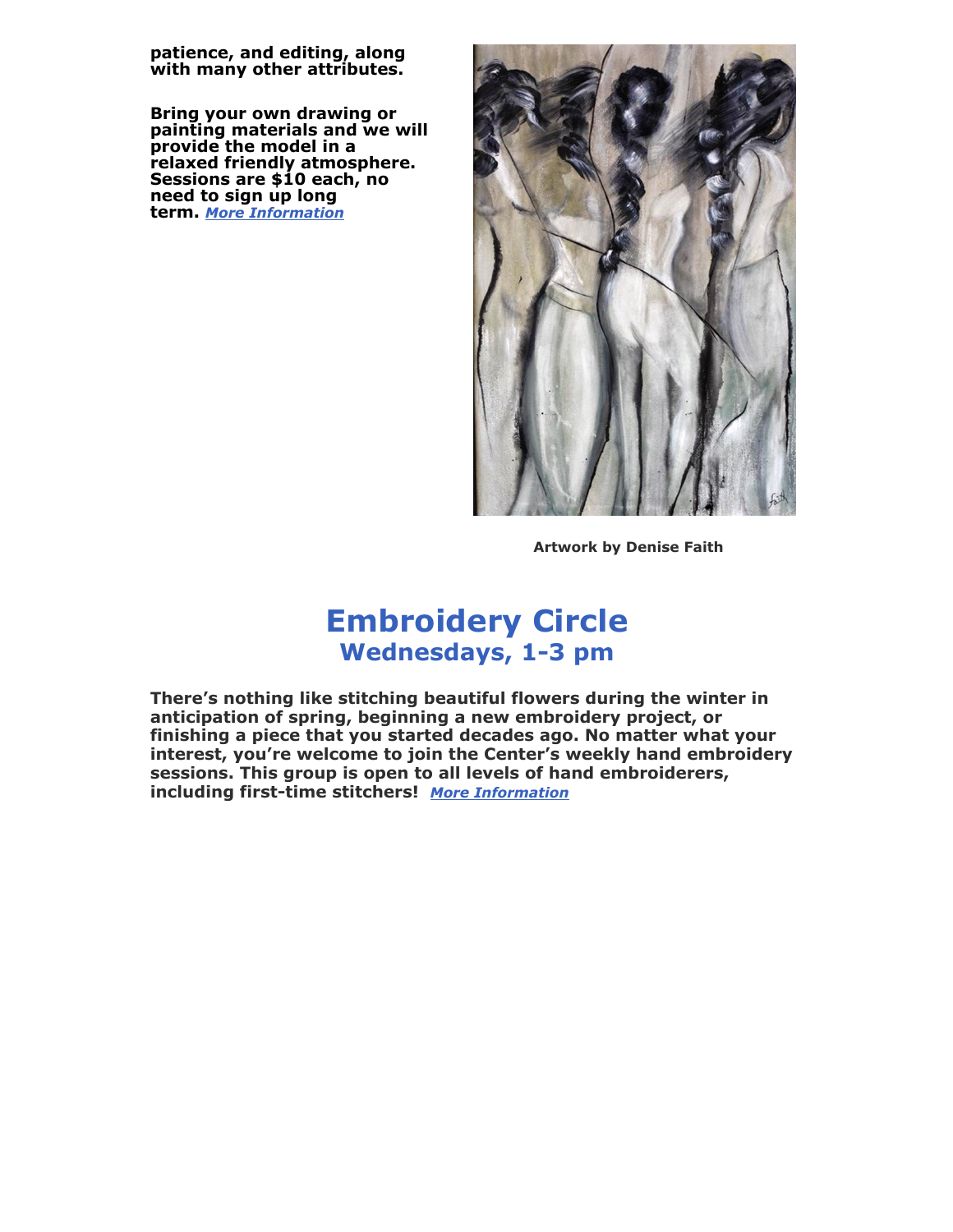![](_page_9_Picture_0.jpeg)

**Embroidery by Donna Davis**

# **CLASS**

### **Yoga with Marion "** *The Bubble Lady* **" Tuesdays, 10-11:30 am**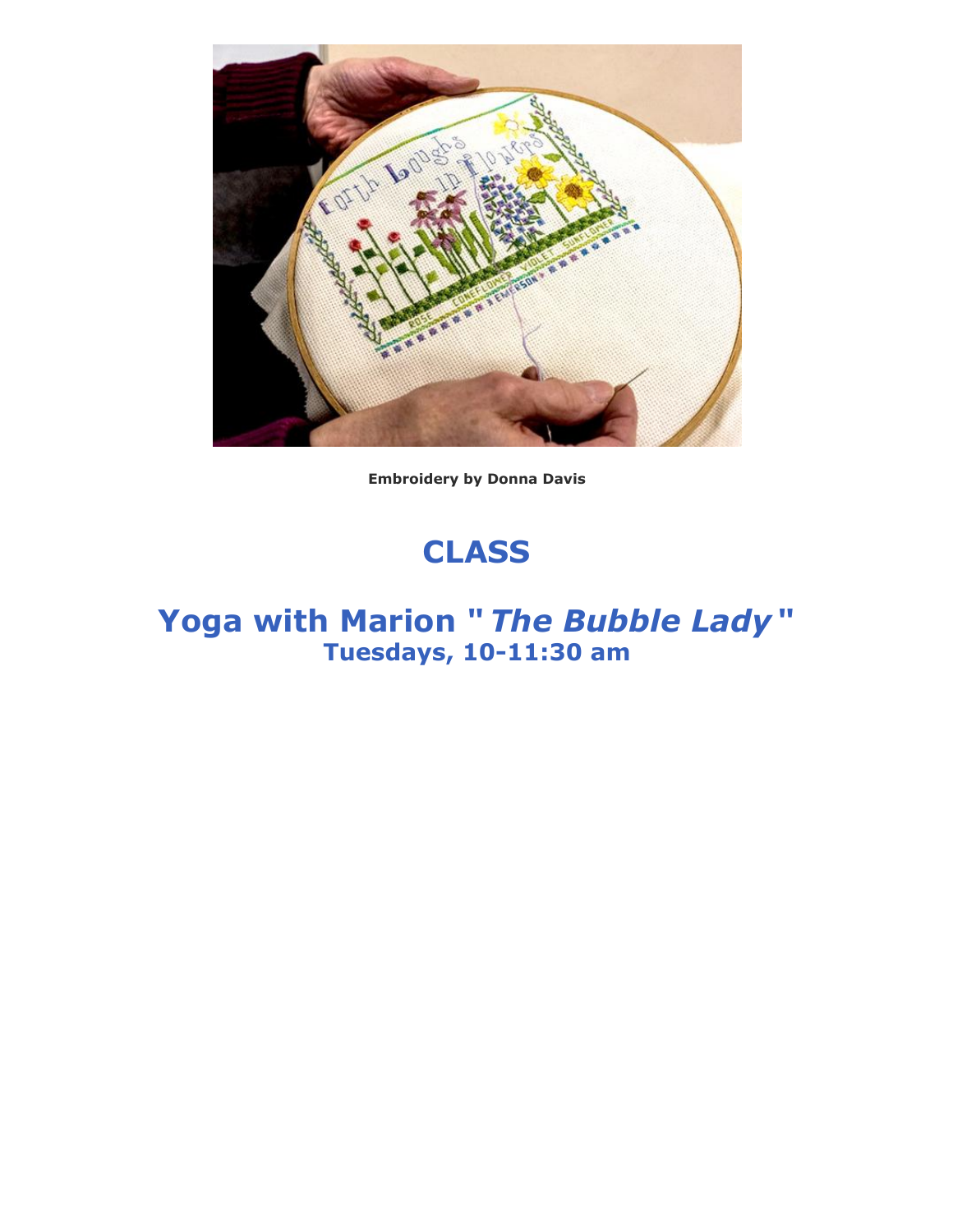![](_page_10_Picture_0.jpeg)

*[More Information](http://www.galenacenterforthearts.org/classes/yoga-with-marion.aspx)*

## **UPCOMING EVENTS**

**SUNDAY SALON on MONDAY!** *Julien Chamber Choir*

#### **Monday, April 8 at 7 pm**

**The Julien Chamber Choir, directed by Kristen Eby, returns to perform their Spring concert "** *A World of Song* **" featuring music from many cultures.**

![](_page_10_Picture_6.jpeg)

## **TABLE READING**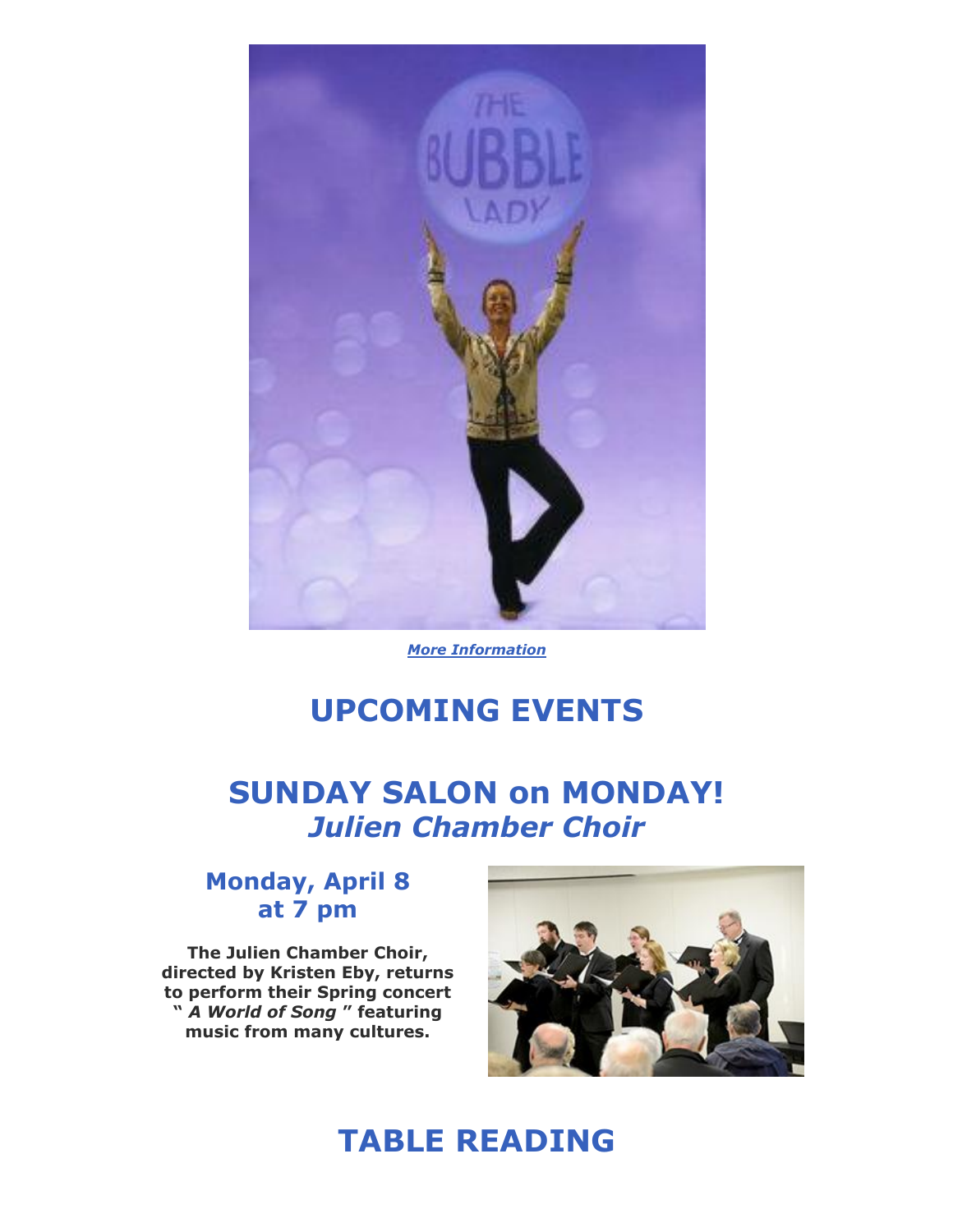#### *God's Favorite by Neil Simon*

#### **April 9 at 7 pm**

**A contemporary morality tale like no other. Join us for the fun of this comedy!** *[More Information](http://www.galenacenterforthearts.org/performances/table-reading/2019/gods-favorite.aspx)*

## **SONGWRITERS SHOWCASE** *Elizabeth Mary* **April 18, 7-9 pm**

**This singer/songwriter's unique style of music mixes country, blues, pop and a whole lot of feels. Best known as the former lead singer of the band** *Zero 2 Sixty* **and the acoustic duo** *Broken Strings* **. Her debut EP album,** *Dance with the Fear* **was released April 2018.**

## **RADIO SHOW** *The Adventures of Philip Marlow*

#### **April 25, 26 & 27 at 7 pm April 28 at 2 pm**

*The Adventures of Philip Marlow* **is a mystery / comedy based on the radio series written by Raymond Chandler. This chapter of the series is** *The Medium Was Rare.*

> **Adults \$16.00, Children \$8 Tickets go on sale starting March 29.**

![](_page_11_Picture_9.jpeg)

**On January 21, 2017, the day after President Trump's inauguration, great numbers of American women took to the streets in the Women's March. Among them, in St. Paul, was Irene Thraen-Borowski. Although she had always been interested in women's rights issues, this was a**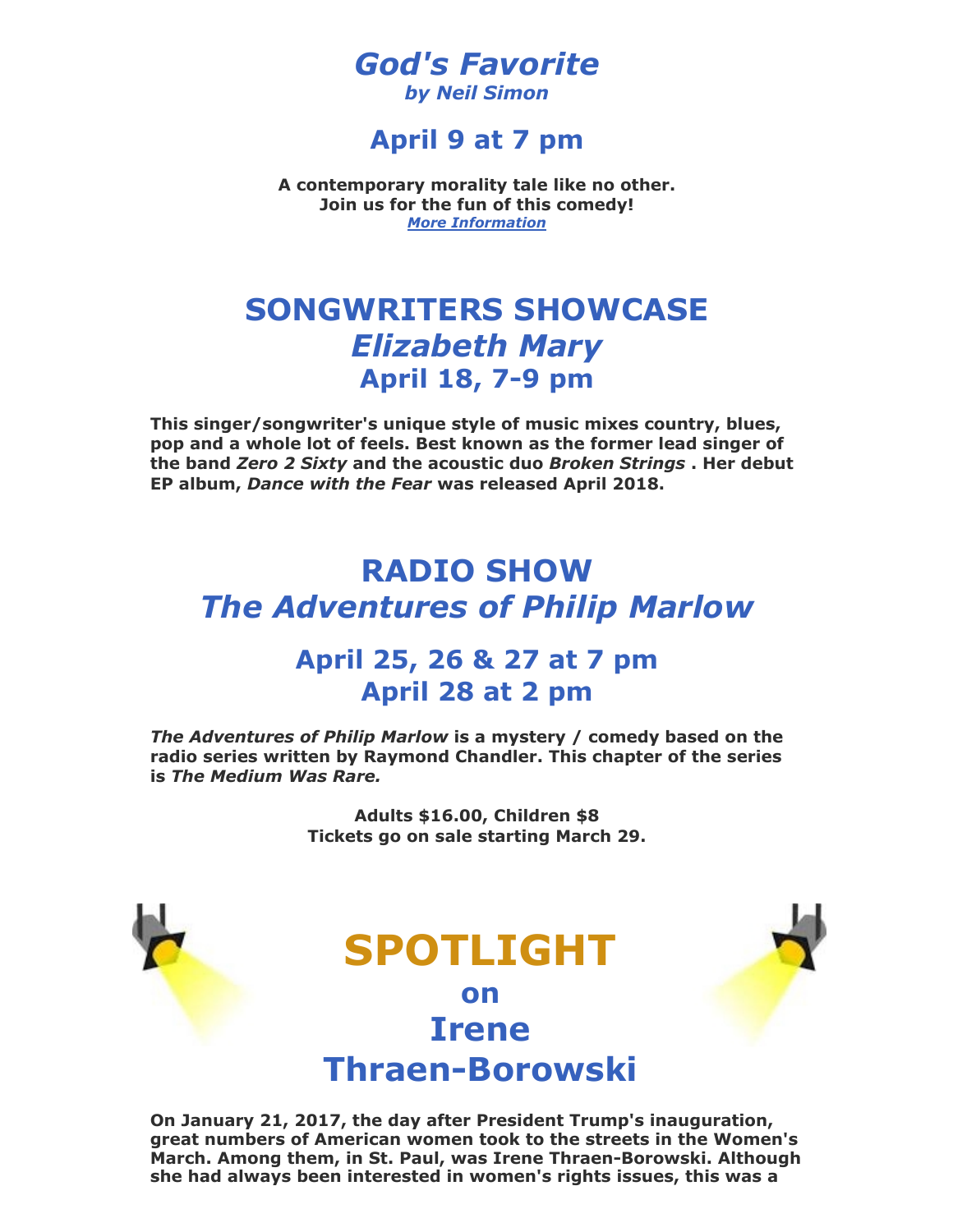**galvanizing event for her and set her thinking seriously about how the arts could let women express themselves and tell their stories. Thus began the idea for last year's "** *Broad Ideas* **" at the Center for the Arts.**

**After Carole Sullivan enthusiastically embraced the concept, a committee was formed of women ranging in age from thirties to seventies. With Irene's and the committee's hard work, "** *Broad Ideas* **" was developed into an entire festival of the visual arts, literature, and music, all centered on women. It turned into such a popular and successful series that it is going to be repeated again this year. Irene and the committee are already at work on making it even better than last year's.**

**An art teacher at Jo Daviess Carroll CTE Academy in Elizabeth, Irene began her career doing social work in Ann Arbor, Michigan, and in the western suburbs of Chicago. While creating a**

![](_page_12_Picture_3.jpeg)

**variety of ways to help challenged people with different needs, she realized that art-based therapy was her favorite. She went back to school, getting her Master's Degree in art education from Northern Illinois University. The job at the Academy was a perfect fit for her, especially since she grew up in Elizabeth and her parents still live there.**

**As an artist herself, an enthusiastic teacher and advocate for the arts, Irene has shown her own art, volunteered in the Youth Arts Festival, and currently has the work of her National Arts Honor Students on exhibit in our feature gallery. As Carole describes her, Irene really is a remarkable, intelligent, and energetic young woman.**

## **Studio Space Available**

**Wish for a quiet space to create?**

**Want the camaraderie of other working artists?**

**Need a space to meet your customers to take special commissions?**

**We currently have one studio available with a**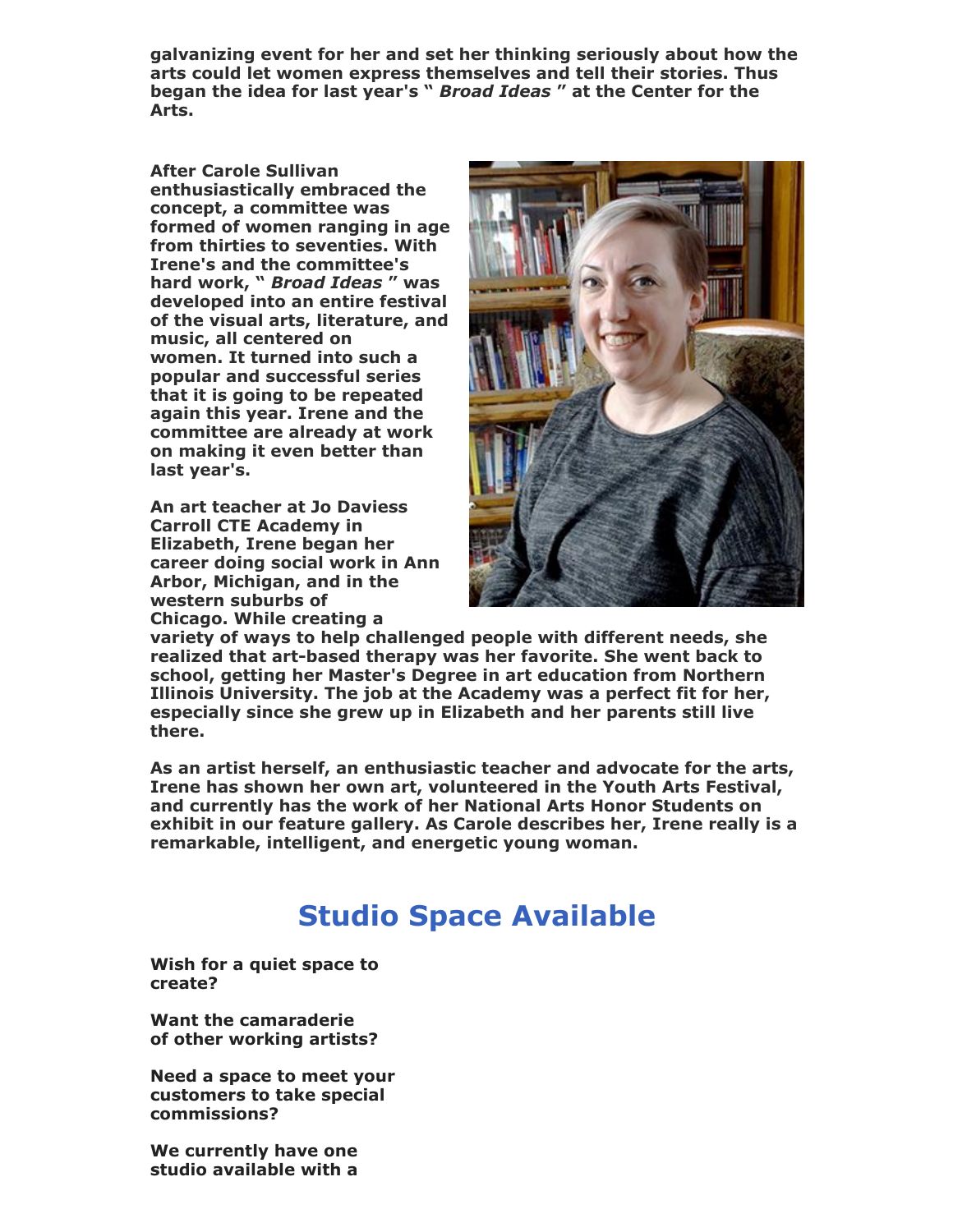**sink and cabinet.**

**Please call 779-214- 0261or** *email Pat, our [Gallery Manager,](mailto:gallerymanager@galenacenterforthearts.com)* **for a tour and information about renting studio space.**

![](_page_13_Picture_2.jpeg)

**Chris Warner at work in her studio**

![](_page_13_Picture_4.jpeg)

**All River Road Talent hosts a monthly art drive the first weekend of each month. All River Road Talent is a synergy of artists building a cultural and visitor awareness of artistic talent in the Galena region of Northwest Illinois. The next ARRT tour is March 2 & 3.**

**If you are an artist and would like to join this talented group, check out their website and click on the button on the top right: I'D LIKE TO JOIN ARRT! for more information.** *[More Information](http://www.allriverroadtalent.com/)*

## **THANK YOU!**

- **Bryan and Jenni Ackerman**
- **Robert Anderson**
- **Big Bill's**
- **Elizabeth Boggess**
- **Maren Coates**
- **Michael Crawford**
- **Michelle Deiter**
- **Jay Dickerson**
- **Cathy Dorwick**
- **Jean Dregne**
- **Janet Eggleston**
- **Cathie Elsbree**
- **Richard Hess**
- **Nancy Hyman**
- **Terri Jackman**
- **Char Kennedy**
- **Shari Kochman**
- **Kathy Leonard**
- **Paul and Nancy McMenamin**
- **Kate Miller**
- **Marge Olivier**
- **Kathy Pearson**
- **Gerald Podraza**
- **Dorothy Ramey**
- **Michael Rathsack**
- **Neil and Bernadette Spurr**
- **Charlotte Stryker**
- **Irene Thraen-Borowski**
- **Dennis and Leslie Waltman**
- **Sara Wentz**
- **Ginni Yarbrough**
- **Janet Zehr**

**We also extend special thanks to all artists, bakers, and event volunteers who contributed to the successful** *Hearts for the Arts***fundraiser:**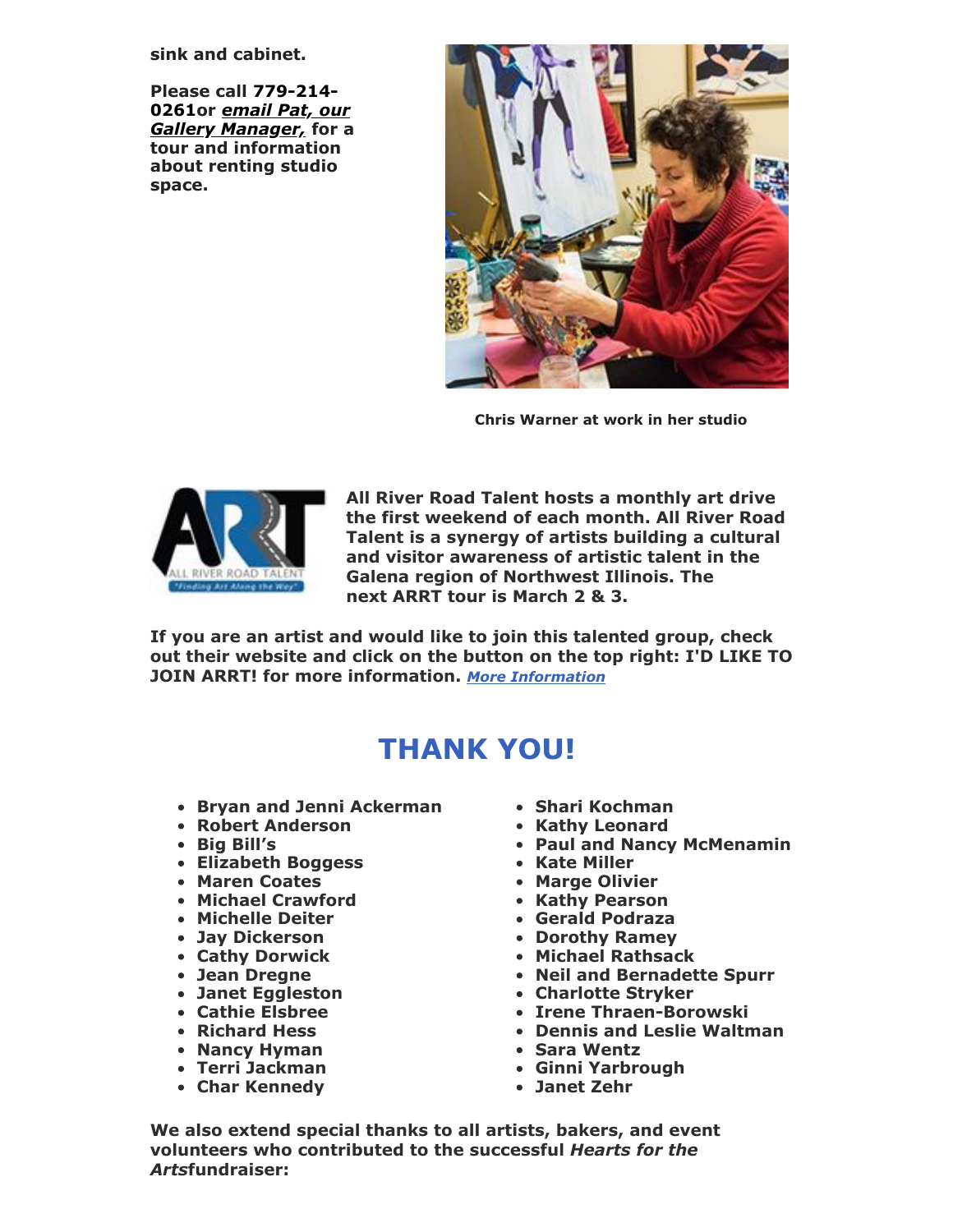- **Catherine Basten**
- **Glee and Ken Bilderback**
- **Beth Bird**
- **Marianne Black**
- **Paul Chase**
- **Gloria Christ**
- **Maren Coates**
- **Joan Culm**
- **Susan Cunningham**
- **Michelle Deiter**
- **Wendi Dibbern**
- **Judy Doebler**
- **Linda Yutmeyer Dupasquier MaryJane Schweihs**
- **Joan Forman**
- **Susie Hulls**
- **Sue Jirkovsky**
- **Gerry Kaiser**
- **Patricia Lehnhardt**
- **Kathy Leonard**
- **Mary Jo Losey**
- **Larry and Linda Martin**
- **Charissa McAuliff**
- **Nancy McDevitt**
- **Alice McMahon**
- **Liz Mitchell**
- **Linda Morden**
- **Mary Pickett**
- **Carol Powers**
- **Charlene Price**
	-
- **Laura and Jon Scoles**
- **Julie Sitzman**
- **Mary Stayner**
- **Diana Watts**

**A big THANK YOU to the Lion's Club of Galena and to Paul and Nancy McMenamin for support to repair the elevator at the Center.** 

**We are happy to announce that the elevator will be available for all lower level events. We look forward to seeing more people use it and seeing more attendees from Assisted Living and the Nursing Home.**

![](_page_14_Picture_36.jpeg)

## **ANNOUNCEMENTS**

## **Support Us with AmazonSmile Foundation Donations**

**We invite you to show your support for the Center when shopping on Amazon. We are now established as a charitable organization for contributions via the AmazonSmile Foundation. The Foundation will donate 0.5% of eligible purchases to us whenever you designate the Center as the charitable organization of your choice.**

**Here's how to support the Center:**

- 1. **Visit** *[smile.amazon.com](https://smile.amazon.com/)* **(you need to follow this step each time you designate donations).**
- 2. **Log in with your regular Amazon account information.**
- 3. **Select "Galena Center For The Arts Inc" as your charitable organization choice.**
- 4. **Begin shopping.**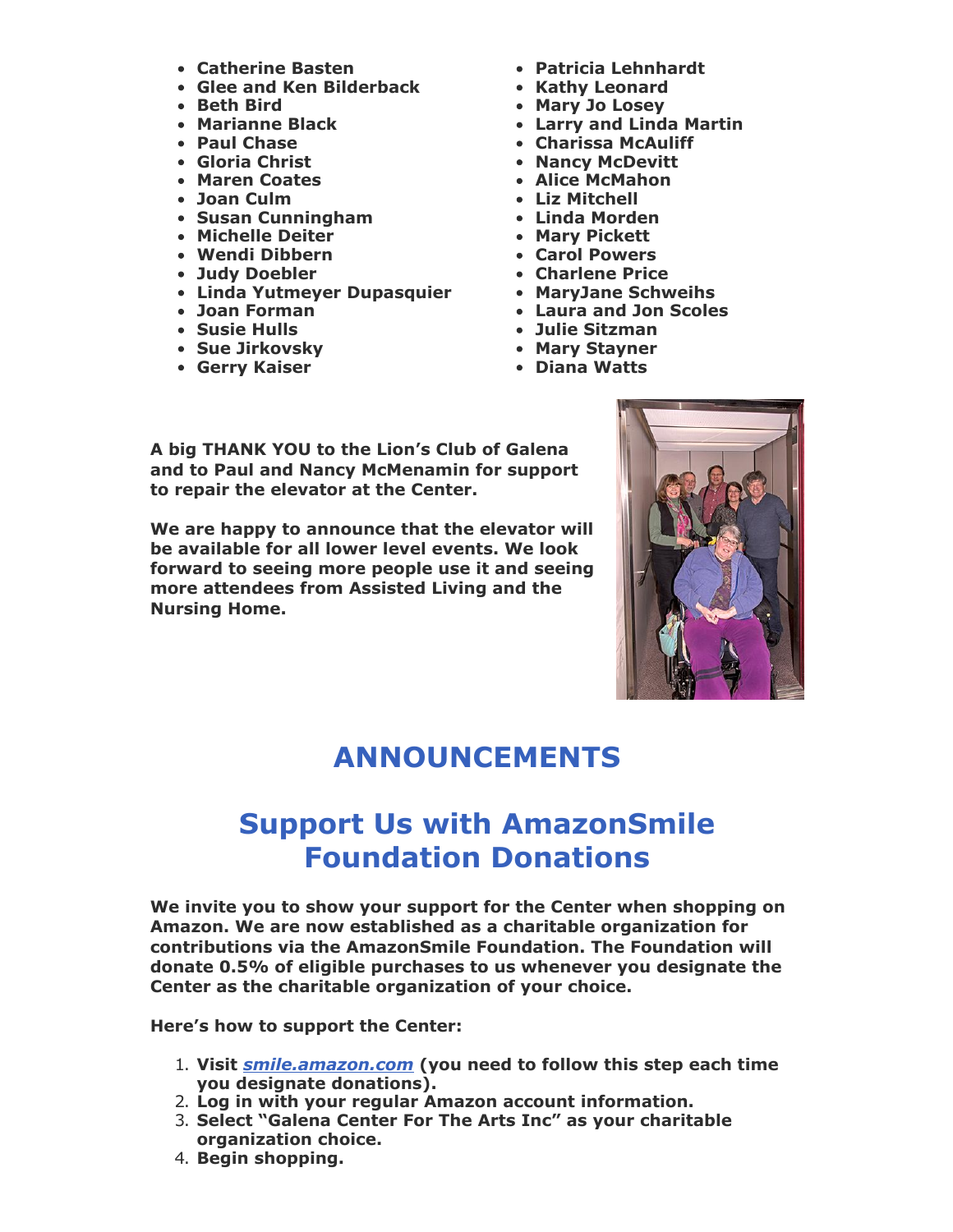**Thank you for your support! We truly appreciate your thinking of us when shopping with Amazon!**

#### **Calendar Girls** *Grand Opera House — Dubuque, Iowa*

**Carole Sullivan (the Center's Executive Director) and Jan Lavacek (Technical Director) have been "moon-lighting" during January and February, working on the production of "** *Calendar Girls* **" at the Dubuque Grand Opera House. Carole directed the show, and Jan designed and built the set. Several other actors that you have seen at Center for the Arts' performances are also involved, including Jenni Ackerman, Emily Painter and Susan Barg.** *Final performances are the first weekend of March. [More Information](http://www.thegrandoperahouse.com/event/2a4ec8ebc4126f683f1f1352f2f70e2c)*

![](_page_15_Picture_3.jpeg)

## **En Plein Air**

**Outside the Lines is sponsoring a three day workshop in Galena on April 12-14, 2019. The** *En Plein Air: An Immersive Experience* **workshop is with nationally-acclaimed plein air painters, Nyle Gordon and Spencer Meagher. To learn more about this opportunity and register,** *[click here](https://www.eventbrite.com/e/en-plein-air-an-immersive-experience-tickets-55844930691?aff=ebdssbdestsearch)* **.**

## **WISH LIST**

**We wish for an early spring and volunteers to plant and care for our small flower garden area near the performance space door.**

*[Click for the Center Website](http://www.galenacenterforthearts.org/) [Click for the Center Calendar](http://www.galenacenterforthearts.org/calendar.aspx)*

![](_page_15_Picture_10.jpeg)